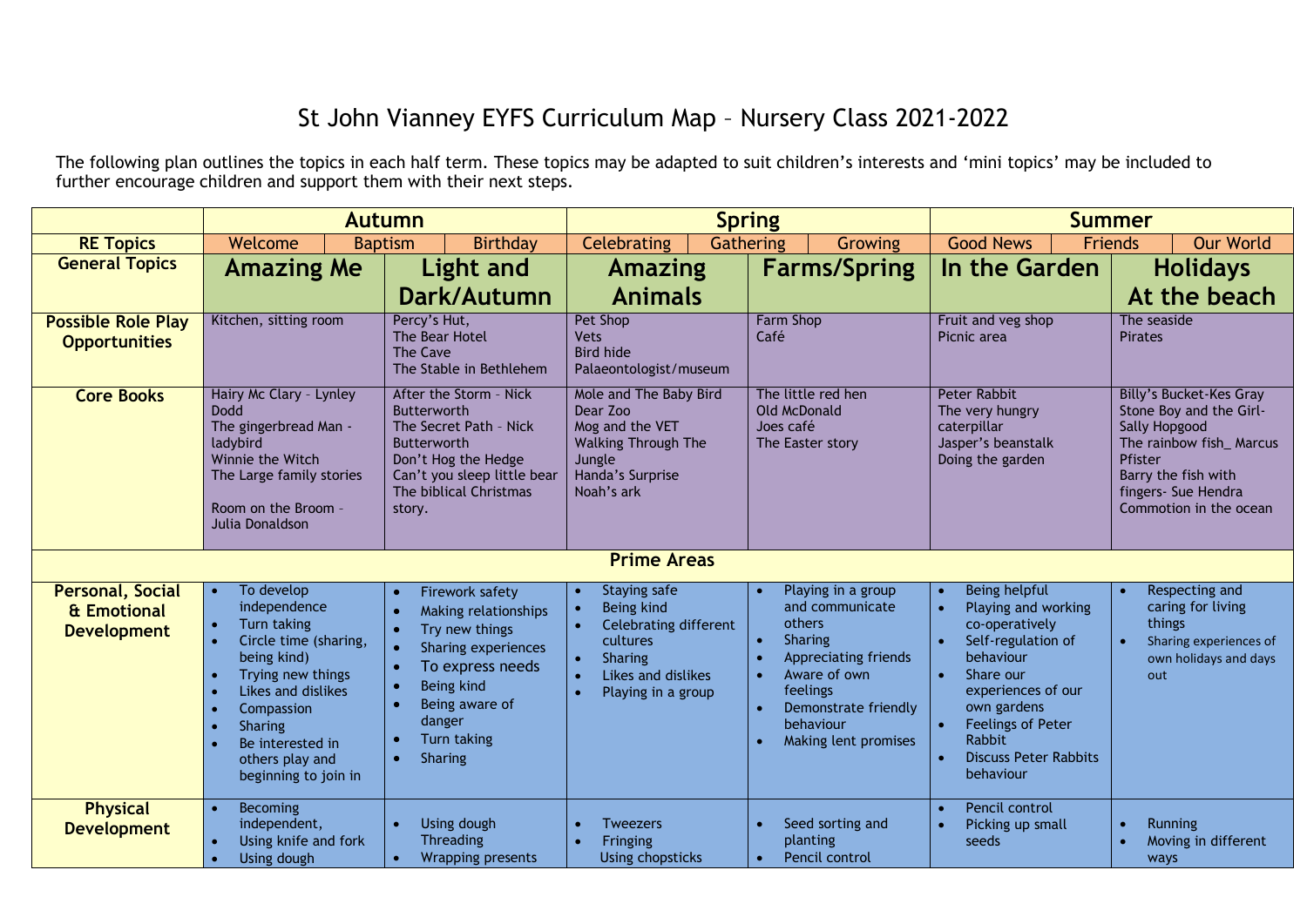|                                    | Fine motor skills<br>threading etc.<br>Hygiene - hand<br>washing<br>Putting on own coat<br>Using scissors<br>Pencil control                                                                                                                              | Putting on own coat<br>Using scissors<br>Hand washing<br>Pencil control                                                                                                                                                                                      | Threading<br><b>Weaving</b><br>Moving with confidence<br>Using equipment safely                                                                                                                                                                                                                 | Use of scissors<br>Moving with<br>confidence using<br>outdoor equipment<br>Throwing and<br>catching                                                                                                                   | Use of scissors<br>cutting plant<br>catalogues<br>Moving with<br>confidence<br>Throwing and<br>catching                                                                                                                                                                 | Pencil control<br>Using scissors skilfully<br>Putting on own coat<br>and fastening it                                                               |
|------------------------------------|----------------------------------------------------------------------------------------------------------------------------------------------------------------------------------------------------------------------------------------------------------|--------------------------------------------------------------------------------------------------------------------------------------------------------------------------------------------------------------------------------------------------------------|-------------------------------------------------------------------------------------------------------------------------------------------------------------------------------------------------------------------------------------------------------------------------------------------------|-----------------------------------------------------------------------------------------------------------------------------------------------------------------------------------------------------------------------|-------------------------------------------------------------------------------------------------------------------------------------------------------------------------------------------------------------------------------------------------------------------------|-----------------------------------------------------------------------------------------------------------------------------------------------------|
| <b>Communication</b><br>& Language | Speak in small groups<br>Follow simple<br>instructions<br>Communicate<br>feelings and thoughts<br>Talk about home and<br>family<br>To interact with<br>others<br>To ask questions<br>Use language to<br>imagine<br>To develop listening<br><b>skills</b> | Talk about autumn<br>changes<br><b>Talk about Weather</b><br>baptism<br>Sequencing<br>Introduce new<br>vocabulary related to<br>topic<br>Share bed time<br>routines<br>To develop listening<br>skills<br>Talk about how we<br>celebrate our last<br>birthday | Talk about the birds<br>seen in the garden<br>Speak in larger<br>groups<br>Talk about our own<br>pets and how to care<br>for them<br>Interact with others<br>in role play<br>Use language to<br>imagine<br>To develop listening<br>skills through games<br>and following<br><i>instructions</i> | Talk about the<br>season of spring<br>Share experiences of<br>farm visits or farm<br>animals seen in the<br>fields<br>Listening to stories in<br>large group<br>Recall of stories<br>Join in with repeated<br>refrain | Reflect on own<br>experiences of<br>gardens and<br>gardening<br>Sequence the story of<br>$\bullet$<br>Jaspers Beanstalk<br>How and why<br>questions linked to<br>story<br>Talk about how the<br>little red hen feels<br>Small world<br>imaginative play<br>around farms | Small world<br>imaginative pirate<br>play<br>Role play around<br>days out and the<br>seaside based on first<br>hand experiences<br>Asking questions |